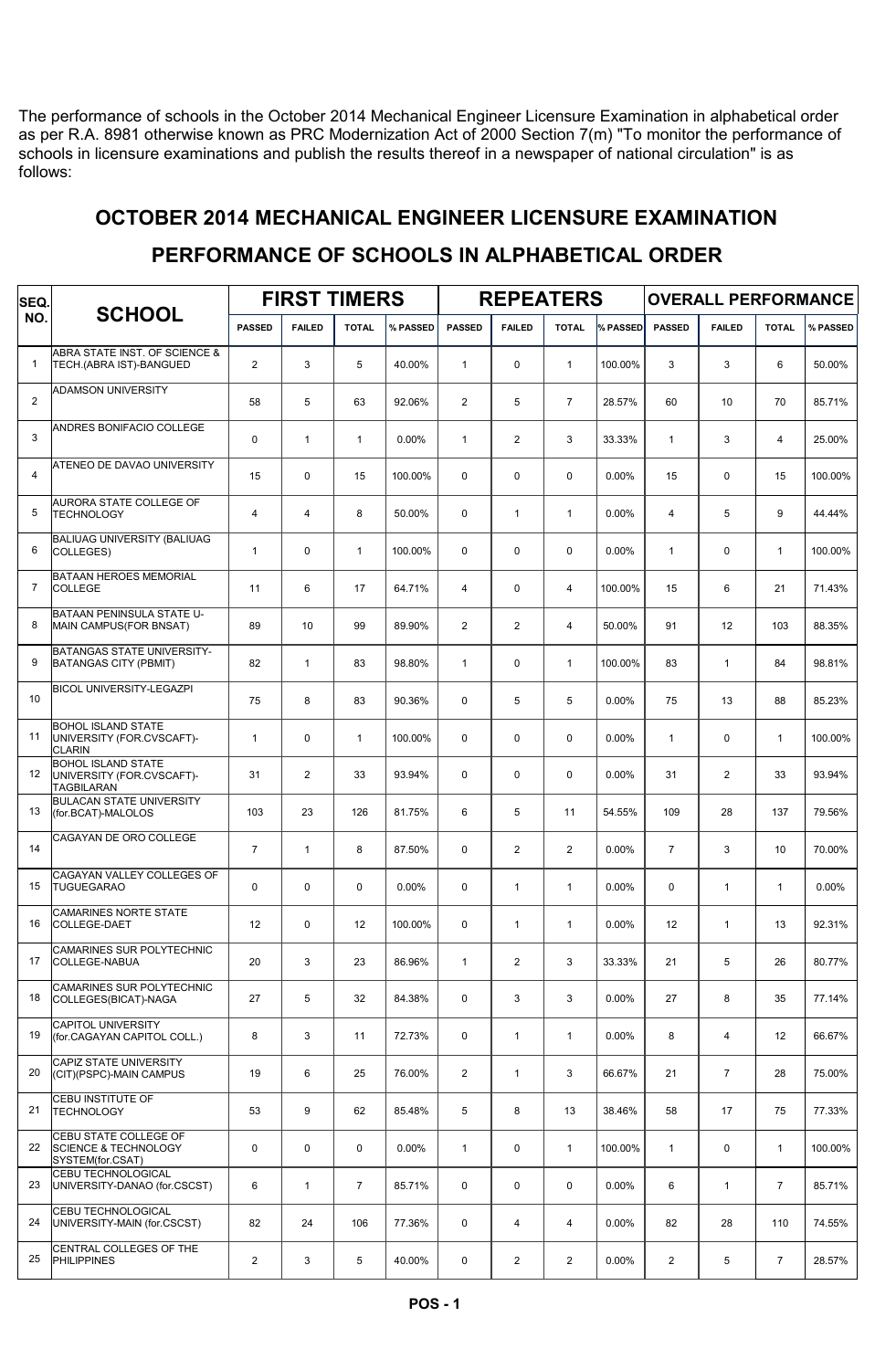| SEQ. | <b>SCHOOL</b>                                                                       |               | <b>FIRST TIMERS</b> |                |          |               |                | <b>REPEATERS</b> |          | <b>OVERALL PERFORMANCE</b> |                |                |          |  |
|------|-------------------------------------------------------------------------------------|---------------|---------------------|----------------|----------|---------------|----------------|------------------|----------|----------------------------|----------------|----------------|----------|--|
| NO.  |                                                                                     | <b>PASSED</b> | <b>FAILED</b>       | <b>TOTAL</b>   | % PASSED | <b>PASSED</b> | <b>FAILED</b>  | <b>TOTAL</b>     | % PASSED | <b>PASSED</b>              | <b>FAILED</b>  | <b>TOTAL</b>   | % PASSED |  |
| 26   | CENTRAL MINDANAO UNIVERSITY                                                         | 21            | $\mathbf{1}$        | 22             | 95.45%   | $\mathbf{1}$  | $\mathbf 0$    | $\mathbf{1}$     | 100.00%  | 22                         | $\mathbf{1}$   | 23             | 95.65%   |  |
| 27   | CENTRAL PHILIPPINE UNIVERSITY                                                       | 6             | $\mathbf{1}$        | $\overline{7}$ | 85.71%   | $\mathbf{1}$  | $\mathbf{1}$   | $\overline{2}$   | 50.00%   | $\overline{7}$             | $\overline{2}$ | 9              | 77.78%   |  |
| 28   | COLEGIO DE SAN JUAN DE<br>LETRAN-CALAMBA                                            | 37            | 13                  | 50             | 74.00%   | 3             | 10             | 13               | 23.08%   | 40                         | 23             | 63             | 63.49%   |  |
| 29   | COLEGIO SAN AGUSTIN-BACOLOD<br><b>CITY</b>                                          | 21            | $\mathbf 0$         | 21             | 100.00%  | $\mathbf{1}$  | 3              | $\overline{4}$   | 25.00%   | 22                         | 3              | 25             | 88.00%   |  |
| 30   | DE LA SALLE UNIVERSITY-<br><b>DASMARIÑAS</b>                                        | 23            | $\mathbf 0$         | 23             | 100.00%  | $\mathbf{0}$  | $\mathbf 0$    | $\mathbf 0$      | 0.00%    | 23                         | 0              | 23             | 100.00%  |  |
| 31   | DE LA SALLE UNIVERSITY-MANILA                                                       | 21            | $\mathbf{2}$        | 23             | 91.30%   | $\Omega$      | $\overline{2}$ | $\overline{2}$   | 0.00%    | 21                         | $\overline{4}$ | 25             | 84.00%   |  |
| 32   | DE LA SALLE-ARANETA<br>UNIVERSITY, INC (GAUF)                                       | $\mathbf 0$   | 2                   | $\mathbf{2}$   | 0.00%    | $\Omega$      | $\mathbf{1}$   | $\mathbf{1}$     | 0.00%    | $\mathbf 0$                | 3              | 3              | $0.00\%$ |  |
| 33   | <b>DON BOSCO TECHNICAL</b><br>COLLEGE-MANDALUYONG                                   | 17            | 5                   | 22             | 77.27%   | $\mathbf{1}$  | $\mathbf{1}$   | $\overline{2}$   | 50.00%   | 18                         | 6              | 24             | 75.00%   |  |
| 34   | DON BOSCO TECHNOLOGY<br>CENTER- PUNTA PRINCESA, CEBU                                | 8             | $\mathbf{1}$        | 9              | 88.89%   | $\Omega$      | $\mathbf 0$    | $\mathbf 0$      | 0.00%    | 8                          | $\mathbf{1}$   | 9              | 88.89%   |  |
| 35   | DON HONORIO VENTURA<br><b>TECHNOLOGICAL STATE</b><br><b>UNIVERSITY</b>              | 62            | 33                  | 95             | 65.26%   | 2             | 5              | $\overline{7}$   | 28.57%   | 64                         | 38             | 102            | 62.75%   |  |
| 36   | <b>DON MARIANO MARCOS</b><br>MEMORIAL STATE UNIVERSITY-<br><b>SAN FERNANDO</b>      | 38            | $\overline{7}$      | 45             | 84.44%   | 2             | 6              | 8                | 25.00%   | 40                         | 13             | 53             | 75.47%   |  |
| 37   | <b>EASTERN VISAYAS STATE</b><br>UNIVERSITY (for.L.I.T.)TACLOBAN                     | 41            | 26                  | 67             | 61.19%   | 2             | 4              | 6                | 33.33%   | 43                         | 30             | 73             | 58.90%   |  |
| 38   | EMILIO AGUINALDO COLLEGE-<br><b>DASMARIÑAS</b>                                      | $\mathbf 0$   | 2                   | $\mathbf{2}$   | 0.00%    | $\Omega$      | 3              | 3                | 0.00%    | $\mathbf 0$                | 5              | 5              | 0.00%    |  |
| 39   | EULOGIO (AMANG) RODRIGUEZ<br><b>INSTITUTE OF SCIENCE &amp;</b><br><b>TECHNOLOGY</b> | 15            | 6                   | 21             | 71.43%   | 2             | 5              | $\overline{7}$   | 28.57%   | 17                         | 11             | 28             | 60.71%   |  |
| 40   | <b>FEATI UNIVERSITY</b>                                                             | 4             | 5                   | 9              | 44.44%   | $\Omega$      | $\mathbf{1}$   | $\mathbf{1}$     | $0.00\%$ | $\overline{4}$             | 6              | 10             | 40.00%   |  |
| 41   | FLORENCIO L. VARGAS COLLEGE-<br><b>TUGUEGARAO</b>                                   | 5             | $\overline{2}$      | $\overline{7}$ | 71.43%   | $\mathbf{1}$  | 2              | 3                | 33.33%   | 6                          | $\overline{4}$ | 10             | 60.00%   |  |
| 42   | <b>GARCIA COLLEGE OF</b><br><b>TECHNOLOGY</b>                                       | 3             | $\mathbf 0$         | 3              | 100.00%  | $\mathbf 0$   | $\mathbf{1}$   | $\mathbf{1}$     | 0.00%    | 3                          | $\mathbf{1}$   | $\overline{4}$ | 75.00%   |  |
| 43   | <b>GOLDEN GATE COLLEGES</b>                                                         | 19            | 5                   | 24             | 79.17%   | $\mathbf{1}$  | $\mathbf{1}$   | $\overline{2}$   | 50.00%   | 20                         | 6              | 26             | 76.92%   |  |
| 44   | HOLY ANGEL UNIVERSITY                                                               | 20            | $\mathbf{1}$        | 21             | 95.24%   | $\mathbf 0$   | $\mathbf{1}$   | $\mathbf{1}$     | 0.00%    | 20                         | $\overline{2}$ | 22             | 90.91%   |  |
| 45   | LAGUNA STATE POLYTECHNIC<br>UNIV-STA CRUZ (LSPC)                                    | 21            | $\overline{2}$      | 23             | 91.30%   | $\mathbf{1}$  | 3              | 4                | 25.00%   | 22                         | 5              | 27             | 81.48%   |  |
| 46   | LAGUNA UNIVERSITY-STA CRUZ,<br>LAGUNA                                               | 5             | $\mathbf{1}$        | 6              | 83.33%   | $\mathbf 0$   | $\mathbf 0$    | $\mathbf 0$      | 0.00%    | 5                          | $\mathbf{1}$   | 6              | 83.33%   |  |
| 47   | LAS PIÑAS COLLEGE                                                                   | $\mathsf 0$   | $\overline{2}$      | $\overline{2}$ | 0.00%    | $\mathbf 0$   | $\mathbf 0$    | $\mathbf 0$      | 0.00%    | $\mathbf 0$                | $\overline{2}$ | $\overline{2}$ | $0.00\%$ |  |
| 48   | LEYTE INSTITUTE OF<br>TECHNOLOGY-ORMOC CAMPUS                                       | 22            | 14                  | 36             | 61.11%   | $\mathbf{1}$  | 5              | 6                | 16.67%   | 23                         | 19             | 42             | 54.76%   |  |
| 49   | LYCEUM NORTHWESTERN UNIV-<br><b>DAGUPAN CITY</b>                                    | 6             | 3                   | 9              | 66.67%   | $\mathbf 0$   | $\overline{2}$ | $\overline{2}$   | 0.00%    | 6                          | 5              | 11             | 54.55%   |  |
| 50   | LYCEUM OF THE PHILIPPINES -<br><b>GEN TRIAS, CAVITE</b>                             | 9             | $\mathbf{1}$        | 10             | 90.00%   | $\mathbf 0$   | 0              | 0                | 0.00%    | 9                          | $\mathbf{1}$   | 10             | 90.00%   |  |
| 51   | LYCEUM OF THE PHILIPPINES<br>UNIVERSITY-BATANGAS, INC                               | 3             | $\mathbf 0$         | 3              | 100.00%  | $\mathbf 0$   | 0              | 0                | 0.00%    | 3                          | 0              | 3              | 100.00%  |  |
| 52   | LYCEUM OF THE PHILIPPINES<br>UNIVERSITY-MANILA                                      | $\mathbf{1}$  | 0                   | $\mathbf{1}$   | 100.00%  | $\mathbf 0$   | 3              | 3                | $0.00\%$ | $\mathbf{1}$               | 3              | $\overline{4}$ | 25.00%   |  |
| 53   | MALAYAN COLLEGES LAGUNA                                                             | 22            | 0                   | 22             | 100.00%  | $\mathsf 0$   | $\pmb{0}$      | 0                | 0.00%    | 22                         | 0              | 22             | 100.00%  |  |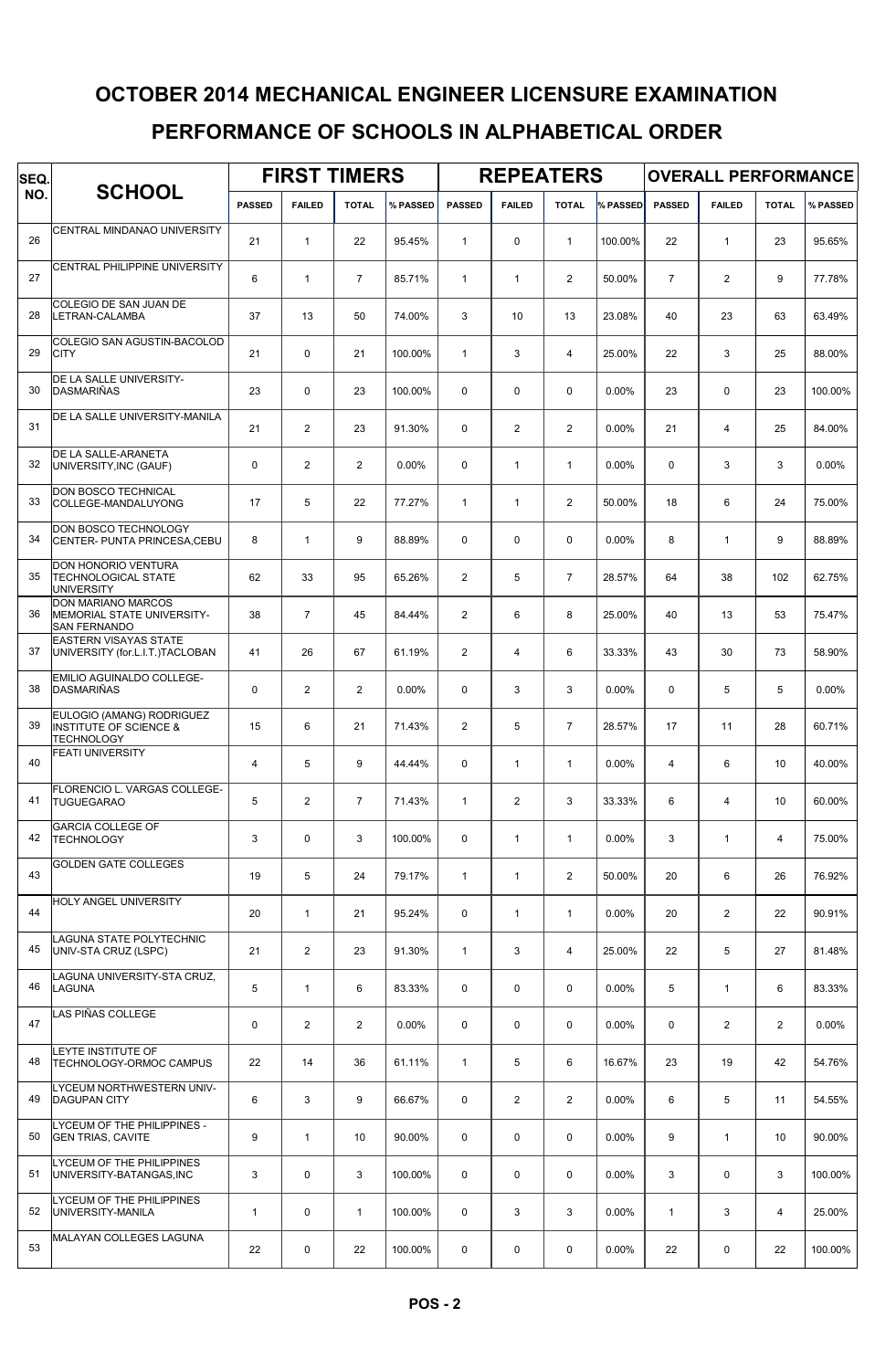| SEQ. | <b>SCHOOL</b>                                                                |                | <b>FIRST TIMERS</b> |                |          |                |                | <b>REPEATERS</b> |          | <b>OVERALL PERFORMANCE</b> |                 |                |          |  |
|------|------------------------------------------------------------------------------|----------------|---------------------|----------------|----------|----------------|----------------|------------------|----------|----------------------------|-----------------|----------------|----------|--|
| NO.  |                                                                              | <b>PASSED</b>  | <b>FAILED</b>       | <b>TOTAL</b>   | % PASSED | <b>PASSED</b>  | <b>FAILED</b>  | <b>TOTAL</b>     | % PASSED | <b>PASSED</b>              | <b>FAILED</b>   | <b>TOTAL</b>   | % PASSED |  |
| 54   | MANUEL L. QUEZON UNIVERSITY                                                  | $\mathbf{1}$   | $\mathbf{1}$        | $\overline{2}$ | 50.00%   | $\mathbf{1}$   | $\overline{2}$ | 3                | 33.33%   | $\overline{2}$             | 3               | 5              | 40.00%   |  |
| 55   | MANUEL S. ENVERGA UNIV.<br>FOUNDATION-LUCENA CITY                            | 20             | 8                   | 28             | 71.43%   | $\Omega$       | 6              | 6                | 0.00%    | 20                         | 14              | 34             | 58.82%   |  |
| 56   | <b>MAPUA INSTITUTE OF</b><br>TECHNOLOGY-MANILA                               | 39             | 8                   | 47             | 82.98%   | $\overline{4}$ | $\overline{7}$ | 11               | 36.36%   | 43                         | 15              | 58             | 74.14%   |  |
| 57   | <b>MARIANO MARCOS STATE</b><br>UNIVERSITY-BATAC                              | 18             | $\mathbf{2}$        | 20             | 90.00%   | $\mathbf 0$    | $\mathbf 0$    | $\mathbf 0$      | 0.00%    | 18                         | $\overline{2}$  | 20             | 90.00%   |  |
| 58   | <b>MARINERS POLYTECHNIC</b><br><b>COLLEGE FOUNDATION-RAWIS</b>               | $\overline{4}$ | 2                   | 6              | 66.67%   | $\mathbf 0$    | $\pmb{0}$      | $\mathbf 0$      | 0.00%    | $\overline{4}$             | $\overline{2}$  | 6              | 66.67%   |  |
| 59   | MATS COLLEGE OF TECHNOLOGY                                                   | $\overline{4}$ | $\mathbf{1}$        | 5              | 80.00%   | 2              | 4              | 6                | 33.33%   | 6                          | 5               | 11             | 54.55%   |  |
| 60   | MINDANAO POLYTECHNIC<br><b>COLLEGE</b>                                       | $\overline{7}$ | 10                  | 17             | 41.18%   | $\mathbf{1}$   | 3              | 4                | 25.00%   | 8                          | 13              | 21             | 38.10%   |  |
| 61   | MINDANAO STATE UNIVERSITY-<br><b>GEN. SANTOS CITY</b>                        | 15             | 3                   | 18             | 83.33%   | $\overline{1}$ | $\mathbf{1}$   | $\overline{2}$   | 50.00%   | 16                         | $\overline{4}$  | 20             | 80.00%   |  |
| 62   | MINDANAO STATE UNIVERSITY-<br>ILIGAN INSTITUTE OF<br><b>TECHNOLOGY</b>       | 21             | $\mathbf 0$         | 21             | 100.00%  | $\Omega$       | $\mathbf{1}$   | $\mathbf{1}$     | 0.00%    | 21                         | $\mathbf{1}$    | 22             | 95.45%   |  |
| 63   | MINDANAO STATE UNIVERSITY-<br><b>MARAWI CITY</b>                             | 23             | $\mathbf 0$         | 23             | 100.00%  | $\mathbf{1}$   | $\mathbf{1}$   | $\overline{2}$   | 50.00%   | 24                         | $\mathbf{1}$    | 25             | 96.00%   |  |
| 64   | MINDANAO UNIVERSITY OF<br><b>SCIENCE &amp; TECHNOLOGY-CDO</b>                | 13             | $\mathbf{1}$        | 14             | 92.86%   | $\mathbf 0$    | $\mathbf 0$    | $\mathbf 0$      | 0.00%    | 13                         | $\mathbf{1}$    | 14             | 92.86%   |  |
| 65   | MINDANAO UNIVERSITY OF<br><b>SCIENCE AND TECHNOLOGY</b>                      | $\mathbf{1}$   | $\mathbf 0$         | $\mathbf{1}$   | 100.00%  | $\mathbf 0$    | $\mathbf 0$    | $\mathbf 0$      | 0.00%    | $\mathbf{1}$               | 0               | $\mathbf{1}$   | 100.00%  |  |
| 66   | MISAMIS UNIVERSITY-OZAMIS CITY                                               | 3              | $\overline{4}$      | $\overline{7}$ | 42.86%   | $\mathbf{1}$   | $\mathbf 0$    | $\mathbf{1}$     | 100.00%  | 4                          | 4               | 8              | 50.00%   |  |
| 67   | NATIONAL UNIVERSITY-MANILA                                                   | $\overline{4}$ | 3                   | $\overline{7}$ | 57.14%   | $\mathbf{1}$   | $\mathbf{2}$   | 3                | 33.33%   | 5                          | 5               | 10             | 50.00%   |  |
| 68   | NAVAL STATE UNIVERSITY<br>(for.NAVAL INST)-NAVAL                             | $\overline{2}$ | $\mathbf{1}$        | 3              | 66.67%   | $\mathbf 0$    | $\mathbf 0$    | $\mathbf 0$      | 0.00%    | 2                          | $\mathbf{1}$    | 3              | 66.67%   |  |
| 69   | NEGROS ORIENTAL STATE<br>UNIVERSITY (CVPC)-DUMAGUETE                         | 14             | $\mathbf 0$         | 14             | 100.00%  | $\Omega$       | $\mathbf 0$    | $\Omega$         | 0.00%    | 14                         | 0               | 14             | 100.00%  |  |
| 70   | NEGROS STATE COLLEGE OF<br>AGRICULTURE (OCC. AGR'L COLL)                     | 9              | 3                   | 12             | 75.00%   | $\mathbf 0$    | $\mathbf{1}$   | $\mathbf{1}$     | 0.00%    | 9                          | 4               | 13             | 69.23%   |  |
| 71   | <b>NEW ERA UNIVERSITY</b>                                                    | 14             | 9                   | 23             | 60.87%   | 2              | 3              | 5                | 40.00%   | 16                         | 12              | 28             | 57.14%   |  |
| 72   | NORTHERN ILOILO POLYTECHNIC<br>STATE COLLEGE-ESTANCIA                        | $\mathbf{1}$   | $\mathbf 0$         | $\mathbf{1}$   | 100.00%  | $\mathbf 0$    | $\mathbf{1}$   | $\mathbf{1}$     | 0.00%    | $\mathbf{1}$               | $\mathbf{1}$    | $\overline{2}$ | 50.00%   |  |
| 73   | NORTHERN PHILS. COLL. FOR<br>MARITIME & TECHNOLOGICAL<br><b>STUDIES</b>      | 6              | $\mathbf{1}$        | $\overline{7}$ | 85.71%   | $\mathbf{1}$   | 0              | $\mathbf{1}$     | 100.00%  | $\overline{7}$             | $\mathbf{1}$    | 8              | 87.50%   |  |
| 74   | NORTHWEST SAMAR STATE<br>UNIVERSITY (FOR.TIBURCIO<br>TANCINCO)               | 4              | $\mathbf{1}$        | 5              | 80.00%   | $\mathbf 0$    | 4              | $\overline{4}$   | 0.00%    | 4                          | 5               | 9              | 44.44%   |  |
| 75   | NORTHWESTERN UNIVERSITY                                                      | 8              | 10                  | 18             | 44.44%   | $\mathbf 0$    | $\mathbf 0$    | $\mathbf 0$      | 0.00%    | 8                          | 10 <sup>°</sup> | 18             | 44.44%   |  |
| 76   | NOTRE DAME UNIVERSITY                                                        | $\overline{7}$ | $\mathbf 0$         | $\overline{7}$ | 100.00%  | $\mathbf 0$    | 0              | 0                | 0.00%    | $\overline{7}$             | 0               | $\overline{7}$ | 100.00%  |  |
| 77   | NUEVA ECIJA UNIVERSITY OF<br><b>SCIENCE &amp; TECHNOLOGY-</b><br>CABANATUAN) | 18             | 6                   | 24             | 75.00%   | 6              | 10             | 16               | 37.50%   | 24                         | 16              | 40             | 60.00%   |  |
| 78   | NUEVA VIZCAYA STATE<br>UNIVERSITY (NVPC)-BAMBANG                             | 34             | $\overline{2}$      | 36             | 94.44%   | $\mathbf 0$    | $\mathbf{1}$   | $\mathbf{1}$     | 0.00%    | 34                         | 3               | 37             | 91.89%   |  |
| 79   | PALAWAN STATE UNIVERSITY-P.<br><b>PRINCESA</b>                               | 20             | 5                   | 25             | 80.00%   | 2              | $\mathbf{1}$   | 3                | 66.67%   | 22                         | 6               | 28             | 78.57%   |  |
| 80   | PALOMPON INSTITUTE OF<br>TECHNOLOGY-PALOMPON                                 | 8              | $\mathbf{1}$        | 9              | 88.89%   | 0              | $\mathbf{1}$   | $\mathbf{1}$     | 0.00%    | 8                          | $\overline{2}$  | 10             | 80.00%   |  |
| 81   | PAMANTASAN NG LUNGSOD NG<br><b>MAYNILA</b>                                   | $\overline{5}$ | $\mathbf{1}$        | 6              | 83.33%   | $\mathsf 0$    | $\mathbf{1}$   | $\mathbf{1}$     | 0.00%    | 5                          | $\overline{c}$  | $\overline{7}$ | 71.43%   |  |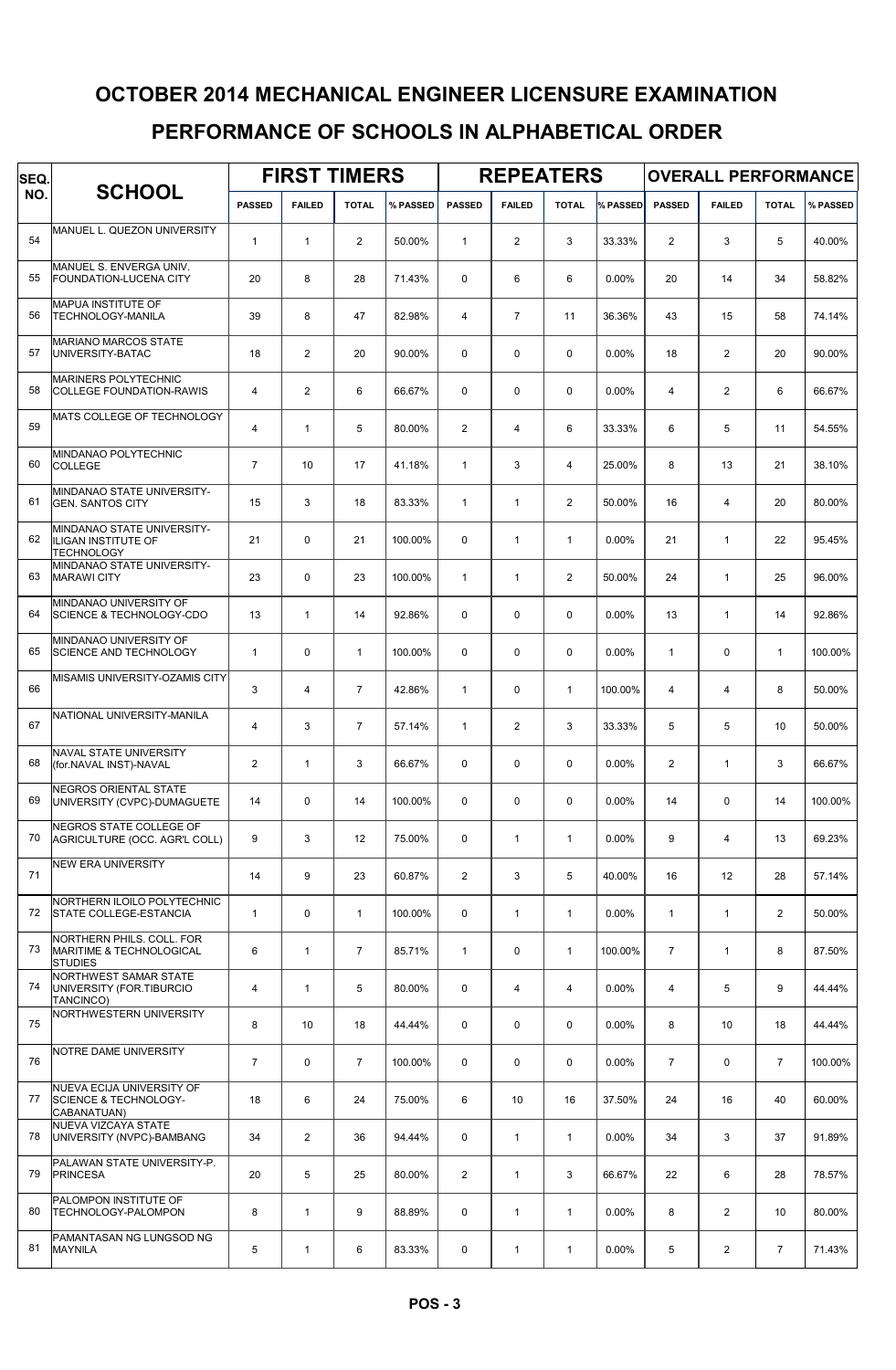| SEQ. | <b>SCHOOL</b>                                                                |               | <b>FIRST TIMERS</b> |                |          |                |                | <b>REPEATERS</b> |          | <b>OVERALL PERFORMANCE</b> |                         |              |          |  |
|------|------------------------------------------------------------------------------|---------------|---------------------|----------------|----------|----------------|----------------|------------------|----------|----------------------------|-------------------------|--------------|----------|--|
| NO.  |                                                                              | <b>PASSED</b> | <b>FAILED</b>       | <b>TOTAL</b>   | % PASSED | <b>PASSED</b>  | <b>FAILED</b>  | <b>TOTAL</b>     | % PASSED | <b>PASSED</b>              | <b>FAILED</b>           | <b>TOTAL</b> | % PASSED |  |
| 82   | PANGASINAN STATE UNIVERSITY-<br><b>URDANETA</b>                              | 13            | $\mathbf 0$         | 13             | 100.00%  | $\Omega$       | $\mathbf 0$    | $\mathbf 0$      | 0.00%    | 13                         | 0                       | 13           | 100.00%  |  |
| 83   | PHILIPPINE COLLEGE OF<br><b>SCIENCE &amp; TECHNOLOGY-</b><br><b>CALASIAO</b> | 5             | $\mathbf 0$         | 5              | 100.00%  | $\Omega$       | $\mathbf{1}$   | $\mathbf{1}$     | 0.00%    | 5                          | $\mathbf{1}$            | 6            | 83.33%   |  |
| 84   | POLYTECHNIC UNIVERSITY OF<br>THE PHILIPPINES-MAIN-STA. MESA                  | 105           | 11                  | 116            | 90.52%   | 3              | $\overline{4}$ | $\overline{7}$   | 42.86%   | 108                        | 15                      | 123          | 87.80%   |  |
| 85   | POLYTECHNIC UNIVERSITY OF<br>THE PHILIPPINES-MARAGONDON                      | 8             | 5                   | 13             | 61.54%   | $\Omega$       | 3              | 3                | 0.00%    | 8                          | 8                       | 16           | 50.00%   |  |
| 86   | POLYTECHNIC UNIVERSITY OF<br>THE PHILIPPINES-TAGUIG                          | 40            | 3                   | 43             | 93.02%   | $\mathbf{1}$   | $\pmb{0}$      | $\mathbf{1}$     | 100.00%  | 41                         | 3                       | 44           | 93.18%   |  |
| 87   | <b>RAMON MAGSAYSAY</b><br>TECHNOLOGICAL UNIVERSITY-IBA                       | 6             | $\mathbf 0$         | 6              | 100.00%  | $\mathbf{1}$   | $\mathbf{1}$   | $\overline{2}$   | 50.00%   | $\overline{7}$             | $\mathbf{1}$            | 8            | 87.50%   |  |
| 88   | RIZAL MEMORIAL COLLEGE                                                       | 0             | $\mathbf{1}$        | $\mathbf{1}$   | 0.00%    | $\mathbf 0$    | $\pmb{0}$      | $\mathbf 0$      | 0.00%    | $\mathbf 0$                | $\mathbf{1}$            | $\mathbf{1}$ | $0.00\%$ |  |
| 89   | RIZAL TECHNOLOGICAL<br><b>UNIVERSITY</b>                                     | 40            | 18                  | 58             | 68.97%   | 3              | 8              | 11               | 27.27%   | 43                         | 26                      | 69           | 62.32%   |  |
| 90   | ROMBLON STATE UNIV.(FOR<br>ROMBLON S.C.)- ODIONGAN                           | 26            | 14                  | 40             | 65.00%   | $\Omega$       | $\mathbf{1}$   | $\mathbf{1}$     | 0.00%    | 26                         | 15                      | 41           | 63.41%   |  |
| 91   | SAINT JOHN TECHNOLOGICAL<br>COLLEGE OF THE PHILIPPINES                       | $\mathbf{1}$  | $\mathbf{1}$        | $\overline{2}$ | 50.00%   | $\Omega$       | $\mathbf{1}$   | $\mathbf{1}$     | 0.00%    | $\mathbf{1}$               | $\overline{2}$          | 3            | 33.33%   |  |
| 92   | SAINT JOSEPH INSTITUTE OF<br><b>TECHNOLOGY</b>                               | 3             | $\overline{4}$      | $\overline{7}$ | 42.86%   | $\mathbf{1}$   | $\mathbf 0$    | $\mathbf{1}$     | 100.00%  | 4                          | $\overline{4}$          | 8            | 50.00%   |  |
| 93   | <b>SAINT LOUIS UNIVERSITY</b>                                                | 105           | $\overline{4}$      | 109            | 96.33%   | $\overline{4}$ | $\overline{2}$ | 6                | 66.67%   | 109                        | 6                       | 115          | 94.78%   |  |
| 94   | SAINT PETER'S COLLEGE-ILIGAN<br><b>CITY</b>                                  | 9             | $\overline{7}$      | 16             | 56.25%   | $\Omega$       | 3              | 3                | 0.00%    | 9                          | 10                      | 19           | 47.37%   |  |
| 95   | <b>SILLIMAN UNIVERSITY</b>                                                   | 23            | 3                   | 26             | 88.46%   | $\mathbf{1}$   | $\mathbf 0$    | $\mathbf{1}$     | 100.00%  | 24                         | 3                       | 27           | 88.89%   |  |
| 96   | <b>SORSOGON STATE COLLEGE-</b><br>SORSOGON                                   | 18            | 6                   | 24             | 75.00%   | $\mathbf{1}$   | $\mathbf 0$    | $\mathbf{1}$     | 100.00%  | 19                         | 6                       | 25           | 76.00%   |  |
| 97   | <b>SOUTHERN LEYTE STATE</b><br>UNIVERSITY (SLSCST)-SOGOD                     | 12            | $\overline{2}$      | 14             | 85.71%   | $\mathbf{1}$   | $\mathbf{1}$   | $\overline{2}$   | 50.00%   | 13                         | 3                       | 16           | 81.25%   |  |
| 98   | <b>SOUTHERN LUZON STATE</b><br>UNIVERSITY-LUCBAN (SLPC)                      | 57            | 5                   | 62             | 91.94%   | $\mathbf 0$    | 4              | 4                | 0.00%    | 57                         | 9                       | 66           | 86.36%   |  |
| 99   | <b>SURIGAO EDUCATION CENTER</b>                                              | $\mathbf{1}$  | 3                   | 4              | 25.00%   | $\mathbf{1}$   | $\mathbf{1}$   | $\overline{2}$   | 50.00%   | $\overline{2}$             | $\overline{\mathbf{4}}$ | 6            | 33.33%   |  |
| 100  | TARLAC STATE UNIVERSITY<br>(TARLAC COLLEGE OF TECH.)                         | 13            | 3                   | 16             | 81.25%   | $\mathbf{1}$   | $\overline{2}$ | 3                | 33.33%   | 14                         | 5                       | 19           | 73.68%   |  |
| 101  | TECHNOLOGICAL INSTITUTE OF<br><b>THE PHILIPPINES-MANILA</b>                  | 26            | $\overline{7}$      | 33             | 78.79%   | 3              | 6              | 9                | 33.33%   | 29                         | 13                      | 42           | 69.05%   |  |
| 102  | TECHNOLOGICAL INSTITUTE OF<br>THE PHILIPPINES-QUEZON CITY                    | 22            | 6                   | 28             | 78.57%   | 8              | 3              | 11               | 72.73%   | 30                         | 9                       | 39           | 76.92%   |  |
| 103  | TECHNOLOGICAL UNIVERSITY OF<br>THE PHILIPPINES-MANILA                        | 63            | $\overline{4}$      | 67             | 94.03%   | 2              | 3              | 5                | 40.00%   | 65                         | $\overline{7}$          | 72           | 90.28%   |  |
| 104  | TECHNOLOGICAL UNIVERSITY OF<br>THE PHILIPPINES-TAGUIG                        | 29            | $\overline{2}$      | 31             | 93.55%   | $\mathbf{1}$   | $\overline{2}$ | 3                | 33.33%   | 30                         | 4                       | 34           | 88.24%   |  |
| 105  | TECHNOLOGICAL UNIVERSITY OF<br>THE PHILIPPINES-VISAYAS                       | 70            | $\overline{2}$      | 72             | 97.22%   | $\mathbf 0$    | $\overline{2}$ | $\overline{2}$   | 0.00%    | 70                         | $\overline{\mathbf{4}}$ | 74           | 94.59%   |  |
| 106  | UNIVERSITY OF ANTIQUE-SIBALOM                                                | $\mathbf{1}$  | 0                   | $\mathbf{1}$   | 100.00%  | $\mathbf 0$    | $\pmb{0}$      | 0                | 0.00%    | $\mathbf{1}$               | 0                       | $\mathbf{1}$ | 100.00%  |  |
| 107  | UNIVERSITY OF BATANGAS                                                       | 34            | 0                   | 34             | 100.00%  | 4              | $\overline{2}$ | 6                | 66.67%   | 38                         | $\overline{2}$          | 40           | 95.00%   |  |
| 108  | UNIVERSITY OF BOHOL                                                          | 5             | 3                   | 8              | 62.50%   | $\mathbf 0$    | $\overline{2}$ | $\overline{2}$   | $0.00\%$ | 5                          | 5                       | 10           | 50.00%   |  |
| 109  | UNIVERSITY OF CAGAYAN<br>VALLEY (for. CAGAYAN COLL OF<br>TUG.)               | 11            | 4                   | 15             | 73.33%   | 0              | 4              | $\overline{4}$   | 0.00%    | 11                         | 8                       | 19           | 57.89%   |  |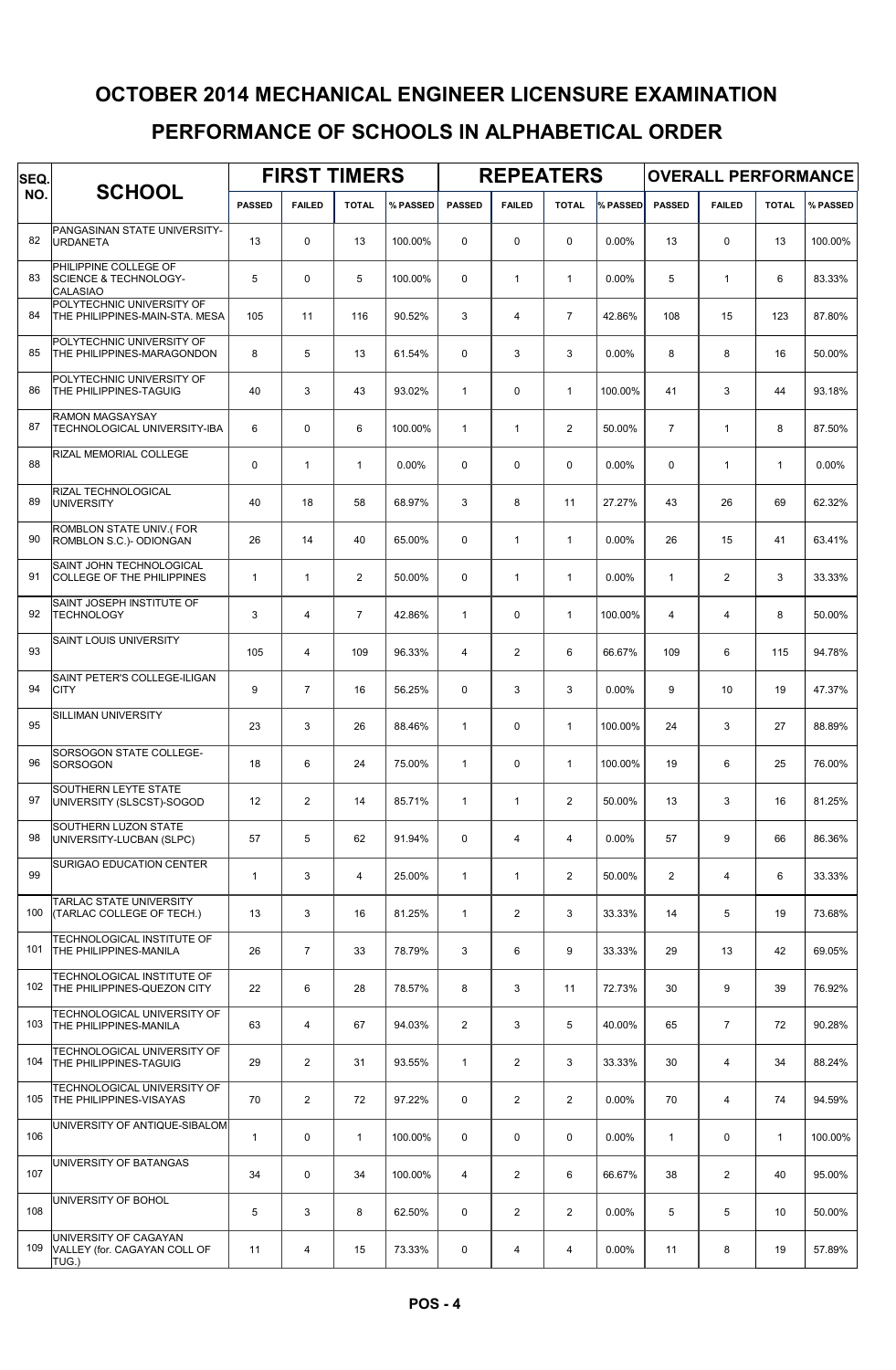| SEQ. | <b>SCHOOL</b>                                                  |                | <b>FIRST TIMERS</b> |                |          |                |                | <b>REPEATERS</b> |          | <b>OVERALL PERFORMANCE</b> |                |                |          |  |
|------|----------------------------------------------------------------|----------------|---------------------|----------------|----------|----------------|----------------|------------------|----------|----------------------------|----------------|----------------|----------|--|
| NO.  |                                                                | <b>PASSED</b>  | <b>FAILED</b>       | <b>TOTAL</b>   | % PASSED | <b>PASSED</b>  | <b>FAILED</b>  | <b>TOTAL</b>     | % PASSED | <b>PASSED</b>              | <b>FAILED</b>  | <b>TOTAL</b>   | % PASSED |  |
| 110  | UNIVERSITY OF CEBU                                             | 46             | 9                   | 55             | 83.64%   | 3              | 5              | 8                | 37.50%   | 49                         | 14             | 63             | 77.78%   |  |
| 111  | UNIVERSITY OF CEBU IN<br><b>LAPULAPU &amp; MANDAUE</b>         | $\overline{7}$ | $\mathbf{1}$        | 8              | 87.50%   | $\Omega$       | $\mathbf 0$    | $\mathbf 0$      | 0.00%    | $\overline{7}$             | $\mathbf{1}$   | 8              | 87.50%   |  |
| 112  | UNIVERSITY OF EASTERN<br><b>PHILIPPINES-CATARMAN</b>           | 6              | 9                   | 15             | 40.00%   | $\Omega$       | 3              | 3                | 0.00%    | 6                          | 12             | 18             | 33.33%   |  |
| 113  | UNIVERSITY OF ILOILO                                           | $\mathbf 0$    | $\mathbf 0$         | 0              | 0.00%    | $\mathbf 0$    | $\mathbf{1}$   | $\mathbf{1}$     | 0.00%    | $\mathbf 0$                | $\mathbf{1}$   | $\mathbf{1}$   | 0.00%    |  |
| 114  | UNIVERSITY OF LUZON (LUZON<br>COLL.)                           | $\overline{7}$ | 5                   | 12             | 58.33%   | 6              | 9              | 15               | 40.00%   | 13                         | 14             | 27             | 48.15%   |  |
| 115  | UNIVERSITY OF MINDANAO-<br><b>DAVAO CITY</b>                   | 20             | 3                   | 23             | 86.96%   | $\mathbf{1}$   | 11             | 12               | 8.33%    | 21                         | 14             | 35             | 60.00%   |  |
| 116  | UNIVERSITY OF NEGROS<br>OCCIDENTAL-RECOLETOS                   | 14             | 5                   | 19             | 73.68%   | $\mathbf{1}$   | $\mathbf 0$    | $\mathbf{1}$     | 100.00%  | 15                         | 5              | 20             | 75.00%   |  |
| 117  | UNIVERSITY OF NORTHEASTERN<br><b>PHILIPPINES</b>               | 5              | $\mathbf{1}$        | 6              | 83.33%   | $\Omega$       | $\mathbf 0$    | $\mathbf 0$      | 0.00%    | 5                          | $\mathbf{1}$   | 6              | 83.33%   |  |
| 118  | UNIVERSITY OF NUEVA CACERES                                    | 25             | 5                   | 30             | 83.33%   | $\Omega$       | $\overline{2}$ | $\overline{2}$   | 0.00%    | 25                         | $\overline{7}$ | 32             | 78.13%   |  |
| 119  | UNIVERSITY OF PERPETUAL HELP<br>RIZAL-CALAMBA CAMPUS           | 5              | $\Omega$            | 5              | 100.00%  | $\mathbf{1}$   | $\Omega$       | $\mathbf{1}$     | 100.00%  | 6                          | $\Omega$       | 6              | 100.00%  |  |
| 120  | UNIVERSITY OF PERPETUAL HELP<br><b>SYSTEM DALTA-LAS PINAS</b>  | 6              | 5                   | 11             | 54.55%   | $\mathbf{1}$   | $\overline{2}$ | 3                | 33.33%   | $\overline{7}$             | $\overline{7}$ | 14             | 50.00%   |  |
| 121  | UNIVERSITY OF PERPETUAL HELP<br>SYSTEM-LAGUNA                  | 13             | $\overline{4}$      | 17             | 76.47%   | $\mathbf 0$    | $\mathbf{1}$   | $\mathbf{1}$     | 0.00%    | 13                         | 5              | 18             | 72.22%   |  |
| 122  | UNIVERSITY OF RIZAL SYSTEM-<br><b>MORONG</b>                   | 17             | $\mathbf{1}$        | 18             | 94.44%   | $\mathbf{1}$   | $\mathbf 0$    | $\mathbf{1}$     | 100.00%  | 18                         | $\mathbf{1}$   | 19             | 94.74%   |  |
| 123  | UNIVERSITY OF SAN AGUSTIN                                      | 5              | $\mathbf{2}$        | $\overline{7}$ | 71.43%   | $\Omega$       | $\mathbf 0$    | $\mathbf 0$      | 0.00%    | 5                          | $\overline{2}$ | $\overline{7}$ | 71.43%   |  |
| 124  | UNIVERSITY OF SAN CARLOS                                       | 18             | 3                   | 21             | 85.71%   | $\mathbf 0$    | $\mathbf{1}$   | $\mathbf{1}$     | 0.00%    | 18                         | $\overline{4}$ | 22             | 81.82%   |  |
| 125  | UNIVERSITY OF SAN JOSE-<br><b>RECOLETOS</b>                    | 27             | 10                  | 37             | 72.97%   | $\mathbf{0}$   | $\overline{7}$ | $\overline{7}$   | 0.00%    | 27                         | 17             | 44             | 61.36%   |  |
| 126  | UNIVERSITY OF SANTO TOMAS                                      | 124            | 5                   | 129            | 96.12%   | 3              | 6              | 9                | 33.33%   | 127                        | 11             | 138            | 92.03%   |  |
| 127  | UNIVERSITY OF SOUTHEASTERN<br><b>PHILIPPINES-BISLIG CAMPUS</b> | $\overline{7}$ | $\mathbf{2}$        | 9              | 77.78%   | $\mathbf{1}$   | $\pmb{0}$      | $\mathbf{1}$     | 100.00%  | 8                          | $\overline{2}$ | 10             | 80.00%   |  |
| 128  | UNIVERSITY OF SOUTHEASTERN<br>PHILIPPINES-DAVAO CITY           | 32             | 4                   | 36             | 88.89%   | 0              | $\mathbf{1}$   | $\mathbf{1}$     | 0.00%    | 32                         | 5              | 37             | 86.49%   |  |
| 129  | UNIVERSITY OF SOUTHERN<br>MINDANAO-KIDAPAWAN                   | 22             | 12                  | 34             | 64.71%   | 2              | $\mathbf 0$    | $\overline{2}$   | 100.00%  | 24                         | 12             | 36             | 66.67%   |  |
| 130  | UNIVERSITY OF THE EAST-<br>CALOOCAN                            | 14             | 5                   | 19             | 73.68%   | $\mathbf 0$    | 3              | 3                | 0.00%    | 14                         | 8              | 22             | 63.64%   |  |
| 131  | UNIVERSITY OF THE EAST-MANILA                                  | 13             | $\mathbf 0$         | 13             | 100.00%  | $\mathbf 0$    | $\mathbf{1}$   | $\mathbf{1}$     | 0.00%    | 13                         | $\mathbf{1}$   | 14             | 92.86%   |  |
| 132  | UNIVERSITY OF THE PHILIPPINES-<br><b>DILIMAN</b>               | 58             | 3                   | 61             | 95.08%   | $\mathbf 0$    | $\mathbf{1}$   | $\mathbf{1}$     | 0.00%    | 58                         | 4              | 62             | 93.55%   |  |
| 133  | UNIVERSITY OF THE VISAYAS-<br><b>CEBU CITY</b>                 | 4              | 5                   | 9              | 44.44%   | 2              | 5              | $\overline{7}$   | 28.57%   | 6                          | 10             | 16             | 37.50%   |  |
| 134  | <b>VIRGEN MILAGROSA UNIVERSITY</b><br><b>FOUNDATION</b>        | 8              | 5                   | 13             | 61.54%   | 2              | $\mathbf{1}$   | 3                | 66.67%   | 10                         | 6              | 16             | 62.50%   |  |
| 135  | <b>VISAYAS STATE UNIVERSITY</b><br>(for.VISCA,LSU.)-BAYBAY     | 8              | 3                   | 11             | 72.73%   | $\mathbf 0$    | $\pmb{0}$      | 0                | 0.00%    | 8                          | 3              | 11             | 72.73%   |  |
| 136  | <b>WEST NEGROS COLLEGE</b>                                     | 13             | 4                   | 17             | 76.47%   | $\mathbf{1}$   | 0              | $\mathbf{1}$     | 100.00%  | 14                         | 4              | 18             | 77.78%   |  |
| 137  | <b>WESTERN INSTITUTE OF</b><br><b>TECHNOLOGY</b>               | 8              | 4                   | 12             | 66.67%   | $\overline{2}$ | $\mathbf{1}$   | 3                | 66.67%   | 10                         | 5              | 15             | 66.67%   |  |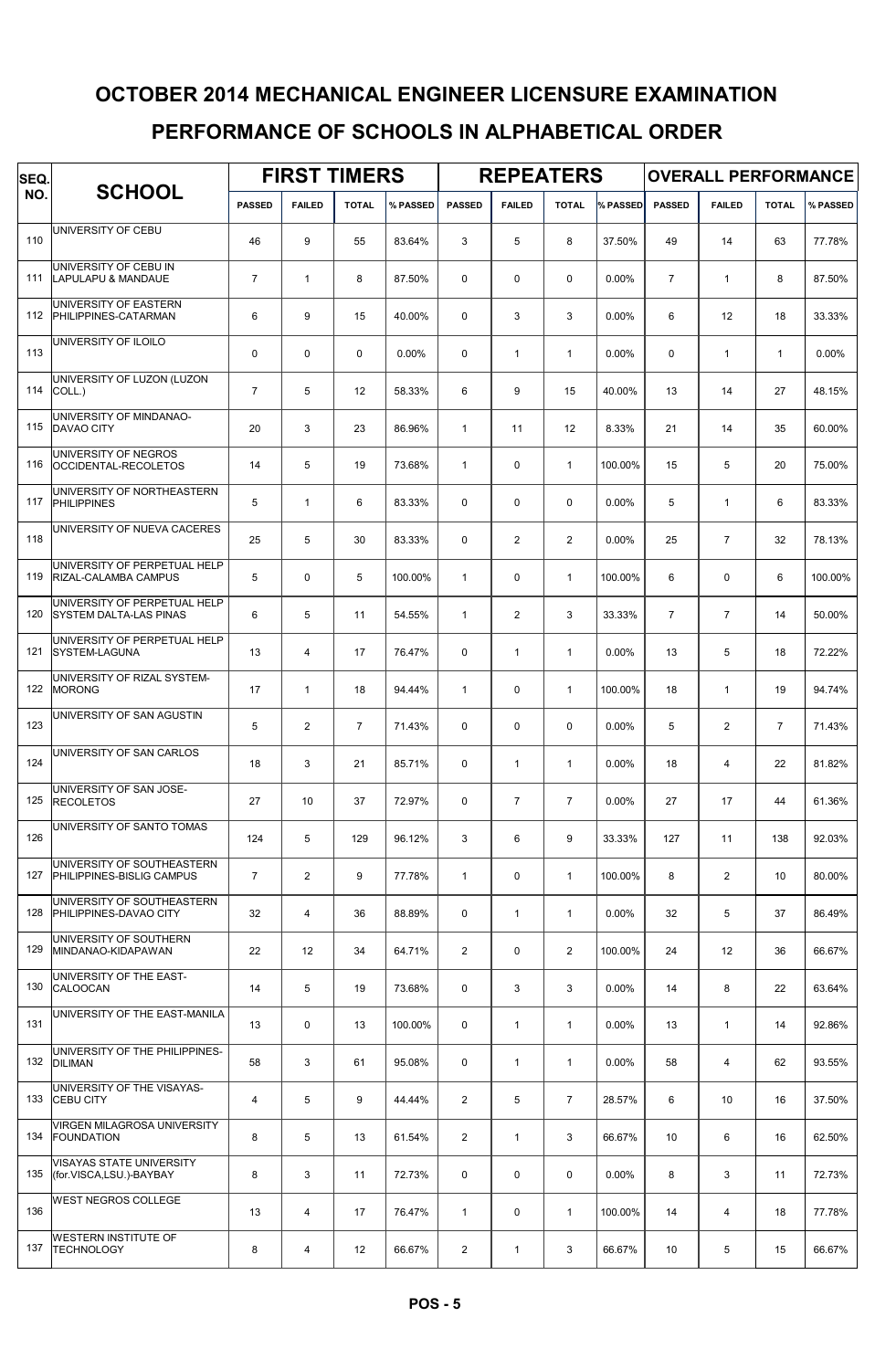| SEQ. | <b>SCHOOL</b>                                                               |               | <b>FIRST TIMERS</b> |                |          |               | <b>REPEATERS</b> |                |          | <b>OVERALL PERFORMANCE</b> |               |                |          |  |
|------|-----------------------------------------------------------------------------|---------------|---------------------|----------------|----------|---------------|------------------|----------------|----------|----------------------------|---------------|----------------|----------|--|
| NO.  |                                                                             | <b>PASSED</b> | <b>FAILED</b>       | <b>TOTAL</b>   | % PASSED | <b>PASSED</b> | <b>FAILED</b>    | <b>TOTAL</b>   | % PASSED | <b>PASSED</b>              | <b>FAILED</b> | <b>TOTAL</b>   | % PASSED |  |
| 138  | <b>WESTERN MINDANAO STATE U-</b><br><b>ZAMBOANGA CITY</b>                   | 26            | 24                  | 50             | 52.00%   | 1             | $\overline{4}$   | 5              | 20.00%   | 27                         | 28            | 55             | 49.09%   |  |
| 139  | <b>WESTERN PHILIPPINES</b><br>UNIV.(for.PALAWAN N.A.C)-<br><b>ABORLAN</b>   | 0             | $\Omega$            | $\mathbf 0$    | $0.00\%$ | $\Omega$      | 1                | $\overline{1}$ | 0.00%    | $\Omega$                   | 1             | 1              | $0.00\%$ |  |
| 140  | <b>WESTERN PHILIPPINES</b><br>UNIVERSITY-PUERTO PRINCESA                    | 1             | $\overline{1}$      | $\overline{2}$ | 50.00%   | $\Omega$      | $\Omega$         | $\Omega$       | 0.00%    | 1                          | 1             | $\overline{2}$ | 50.00%   |  |
| 141  | <b>WESTERN VISAYAS COLLEGE OF</b><br><b>SCIENCE &amp; TECHNOLOGY-LA PAZ</b> | 6             | 2                   | 8              | 75.00%   | 1             | 1                | 2              | 50.00%   | $\overline{7}$             | 3             | 10             | 70.00%   |  |
| 142  | <b>WESTMEAD INTERNATIONAL</b><br><b>SCHOOL</b>                              | 18            | 3                   | 21             | 85.71%   | $\Omega$      | $\mathbf 0$      | $\Omega$       | $0.00\%$ | 18                         | 3             | 21             | 85.71%   |  |
| 143  | <b>XAVIER UNIVERSITY</b>                                                    | 14            | $\overline{1}$      | 15             | 93.33%   | $\Omega$      | $\Omega$         | $\Omega$       | $0.00\%$ | 14                         | 1             | 15             | 93.33%   |  |
| 144  | <b>ZAMBOANGA DEL SUR MARITIME</b><br><b>INSTITUTE OF TECHNOLOGY</b>         | 3             | 3                   | 6              | 50.00%   | $\Omega$      | $\Omega$         | $\Omega$       | $0.00\%$ | 3                          | 3             | 6              | 50.00%   |  |
|      | <b>OVERALL TOTAL</b>                                                        | 2,827         | 603                 | 3,430          | 82.42%   | 133           | 278              | 411            | 32.36%   | 2,960                      | 881           | 3,841          | 77.06%   |  |

xxxxxxxxxx N O T H I N G F O L L O W S xxxxxxxxxx

Any discrepancy in the report is not intentional on the part of the Commission, but rather due to miscoding of school codes by the examinees themselves. Concerned schools may write the Commission for correction.